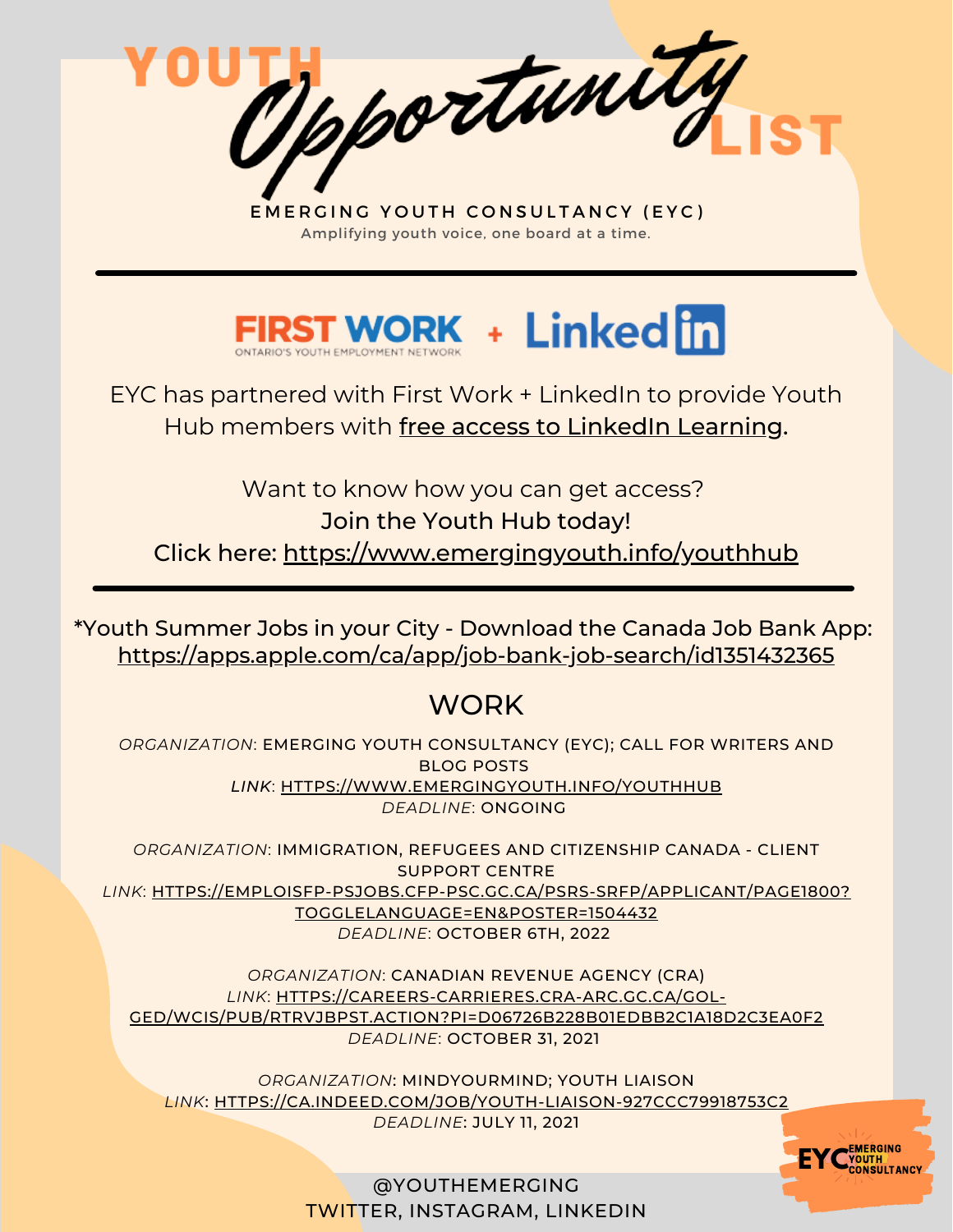

*ORGANIZATION*: TEAL *LINK*: [HTTPS://WWW.TEALHQ.COM/CAREERS/SUMMER-FALL-2021-CAMPUS-](https://www.tealhq.com/careers/summer-fall-2021-campus-marketing-manager-remote-paid-internship)MARKETING-MANAGER-REMOTE-PAID-INTERNSHIP *DEADLINE*: AUGUST 16TH (ROLLING BASIS)

> *ORGANIZATION*: BRUYÈRE *[LINK](https://www.bruyere.org/en/hr?job=11643)*[:](https://www.bruyere.org/en/hr?job=11643) [HTTPS://WWW.BRUYERE.ORG/EN/HR?JOB=11643](https://www.bruyere.org/en/hr?job=11643) *DEADLINE*: JULY 31ST, 2021

*ORGANIZATION*: NORTH YORK COMMUNITY HOUSE *[LINK](https://nych.bamboohr.com/jobs/view.php?id=56)*[:](https://nych.bamboohr.com/jobs/view.php?id=56) [HTTPS://NYCH.BAMBOOHR.COM/JOBS/VIEW.PHP?ID=56](https://nych.bamboohr.com/jobs/view.php?id=56) *DEADLINE*: JULY 4TH, 2021 @ 5PM

*ORGANIZATION*: CITY OF TORONTO *[LINK](https://jobs.toronto.ca/recreation/go/All-Recreation-Opportunities/2575617/)*[:](https://jobs.toronto.ca/recreation/go/All-Recreation-Opportunities/2575617/) [HTTPS://JOBS.TORONTO.CA/RECREATION/GO/ALL-RECREATION-](https://jobs.toronto.ca/recreation/go/All-Recreation-Opportunities/2575617/)OPPORTUNITIES/2575617/ *DEADLINE*: VARIOUS

*ORGANIZATION:* VELOCITY SCOTIABANK SUMMER 2022 INTERNSHIP *LINK:* HTTPS://CAREER17.SAPSF.COM/SFCAREER/JOBREQCAREERPVT? [JOBID=106791&COMPANY=SCOTIABANK&ST=A3E5471A3DECBA58F65C339BFA2FCF4C88E](https://career17.sapsf.com/sfcareer/jobreqcareerpvt?jobId=106791&company=scotiabank&st=A3E5471A3DECBA58F65C339BFA2FCF4C88ED265A)

> D265A *DEADLINE*: ONGOING

*ORGANIZATION*: VENTURE CANADA; FALL APPLICATIONS (REFER TO LINK FOR MORE DETAIL) *[LINK](https://here.ventureforcanada.ca/en/fp-2022-waitlist)*[:](https://here.ventureforcanada.ca/en/fp-2022-waitlist) [HTTPS://HERE.VENTUREFORCANADA.CA/EN/FP-2022-WAITLIST](https://here.ventureforcanada.ca/en/fp-2022-waitlist) *DEADLINE*: ONGOING

> *ORGANIZATION*: G(IRLS) 20 *[LINK](https://girls20.org/work-with-us)*[:](https://girls20.org/work-with-us) [HTTPS://GIRLS20.ORG/WORK-WITH-US](https://girls20.org/work-with-us) *DEADLINE*: JULY 7TH @ 11:59 PM

*ORGANIZATION*: UNITED NATIONS ASSOCIATION OF CANADA *[LINK](https://here.ventureforcanada.ca/en/fp-2022-waitlist)*[:](https://here.ventureforcanada.ca/en/fp-2022-waitlist) HTTPS://FORMS.OFFICE.COM/PAGES/RESPONSEPAGE.ASPX? [ID=RS4XYPVFUKAIE\\_YKXYKOF6G0BEYELHLGJBZSCCI96\\_DUMK1TUEE5WFHEVEPWN05S](https://forms.office.com/Pages/ResponsePage.aspx?id=Rs4xYpvFukaie_YKxYkOF6G0beYElhlGjBZsCci96_dUMk1TUEE5WFhEVEpWN05SSjNMOUZMU1ZVUCQlQCN0PWcu) SJNMOUZMU1ZVUCQLQCN0PWCU *DEADLINE*: JULY 11TH @ 11:59 PM

*ORGANIZATION*: IMPACT CANADA *LINK*: HTTPS://IMPACT.CANADA.CA/EN/CAREERS/JUNIOR-ANALYST? [UTM\\_SOURCE=LINKEDIN&UTM\\_MEDIUM=GRAPHIC&UTM\\_CAMPAIGN=JOBS](https://impact.canada.ca/en/careers/junior-analyst?utm_source=Linkedin&utm_medium=Graphic&utm_campaign=Jobs) *DEADLINE*: JULY 6TH, 2021

> @YOUTHEMERGING TWITTER, INSTAGRAM, LINKEDIN

**EYC**<sup>EMERGING</sup>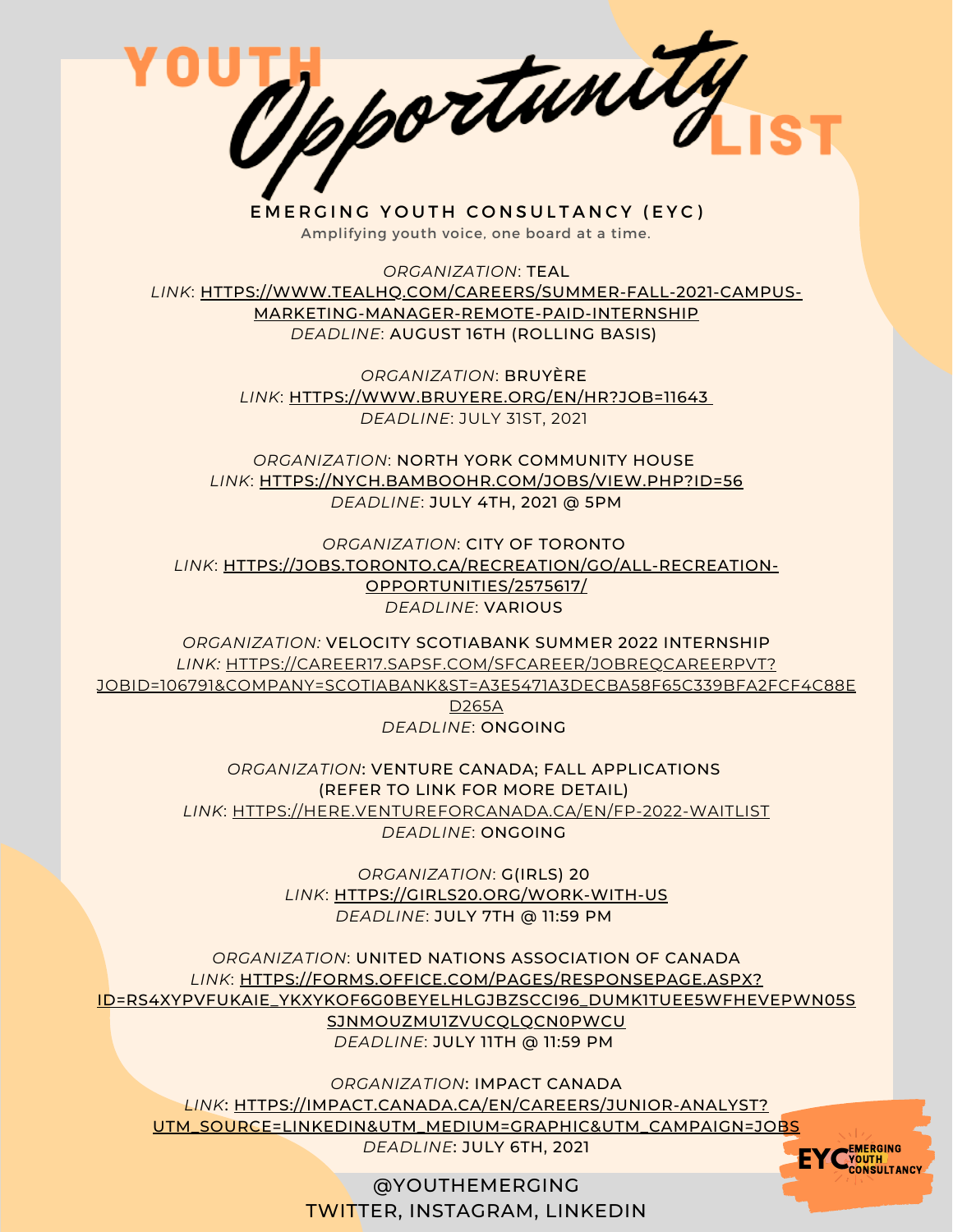Mportunity

*ORGANIZATION*: CANADIAN CENTRE FOR GENDER + SEXUAL DIVERSITY (CANADA SUMMER JOBS; 3 POSITIONS) *[LINK](https://ccgsd-ccdgs.org/careers/)*[:](https://ccgsd-ccdgs.org/careers/) [HTTPS://CCGSD-CCDGS.ORG/CAREERS/](https://ccgsd-ccdgs.org/careers/) *DEADLINE*: JULY 1ST AT 11:59 PM

> *ORGANIZATION*: EMERGING YOUTH CONSULTANCY; YOUTH HUB *LINK*: [HTTPS://WWW.EMERGINGYOUTH.INFO/YOUTHHUB](https://www.emergingyouth.info/youthhub) *DEADLINE*: ONGOING

# VOLUNTEER

\*CHECK OUT [HTTPS://WWW.SPARKONTARIO.CA/?PAGE=1](https://www.sparkontario.ca/?page=1) TO EXPLORE OPPORTUNITIES ACROSS ONTARIO\*

*ORGANIZATION*: ON CANADA PROJECT

*LINK*:

[HTTPS://DOCS.GOOGLE.COM/FORMS/D/E/1FAIPQLSCIMF1ROT1F\\_MGS2WX822QU0ZDYCF](https://docs.google.com/forms/d/e/1FAIpQLSciMF1ROT1f_mGS2Wx822QU0zDYcf3zka0UC9rIAM9z03W8Pw/viewform) 3ZKA0UC9RIAM9Z03W8PW/VIEWFORM *DEADLINE*: ONGOING

*ORGANIZATION*: VOLUNTEER FACILITATOR - COURAGE IN ACTION *LINK*: [HTTPS://CHARITYVILLAGE.COM/JOBS/VOLUNTEER-TRAINERSFACILITATORS-IN-](https://charityvillage.com/jobs/volunteer-trainersfacilitators-in-toronto-ontario-ca/)TORONTO-ONTARIO-CA/ *DEADLINE*: JULY 10, 2021

*ORGANIZATION*: ADVISORS FOR SUSTAINABLE DEVELOPMENT GOALS - ENGINEERS WITHOUT BOARDERS *[LINK](https://sandboxproject.us5.list-manage.com/track/click?u=1282e993486b7e61ebb31cd46&id=29cc374e1f&e=84a00a6451)*[:](https://sandboxproject.us5.list-manage.com/track/click?u=1282e993486b7e61ebb31cd46&id=29cc374e1f&e=84a00a6451) [HTTPS://CHARITYVILLAGE.COM/JOBS/ADVISORS-SUSTAINABLE-DEVELOPMENT-](https://sandboxproject.us5.list-manage.com/track/click?u=1282e993486b7e61ebb31cd46&id=29cc374e1f&e=84a00a6451)GOALS-SDGS-IN-TORONTO-TORONTO-DIVISION-ONTARIO-CA/ *DEADLINE*: JULY 13, 2021

*ORGANIZATION*: ADMINISTRATIVE SUPPORT - HPV GLOBAL ACTION *LINK*: [HTTPS://CHARITYVILLAGE.COM/JOBS/ADMINISTRATIVE-SUPPORT-IN-MONTREAL-](https://sandboxproject.us5.list-manage.com/track/click?u=1282e993486b7e61ebb31cd46&id=97554d148e&e=84a00a6451)QUEBEC-CA/ *DEADLINE*: JULY 22, 2021

*ORGANIZATION*: GRAPHIC DESIGNER - HERE2HELP *LINK*: [HTTPS://CHARITYVILLAGE.COM/JOBS/GRAPHIC-DESIGNER-IN-VANCOUVER-](https://sandboxproject.us5.list-manage.com/track/click?u=1282e993486b7e61ebb31cd46&id=35890b5cb3&e=84a00a6451)GREATER-VANCOUVER-BRITISH-COLUMBIA-CA

*DEADLINE*: JULY 31, 2021

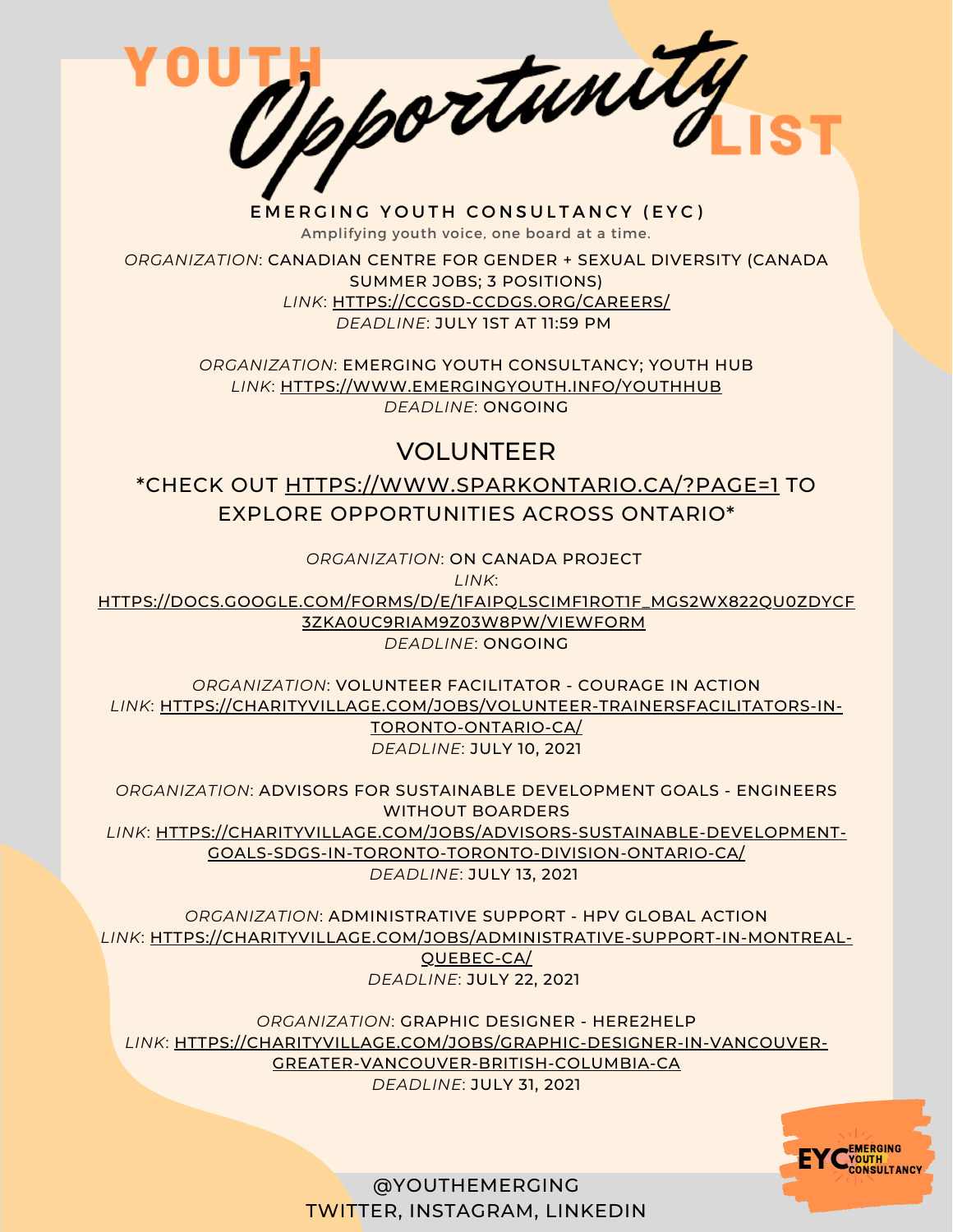Opportunity EMERGING YOUTH CONSULTANCY (EYC) Amplifying youth voice, one board at a time. *ORGANIZATION:* VOLUNTEER MANAGER/LIAISON - HELP HEAL HUMANITY *LINK*: [HTTPS://CHARITYVILLAGE.COM/JOBS/VOLUNTEER-MANAGERLIAISON-IN-](https://sandboxproject.us5.list-manage.com/track/click?u=1282e993486b7e61ebb31cd46&id=59297b6fb1&e=84a00a6451)HAMILTON-HAMILTON-DIVISION-ONTARIO-CA/ *DEADLINE*: JULY 31, 2021 *ORGANIZATION*: COVID-19 RESPONDER - CERTIFIED LISTENERS *LINK*: [HTTPS://CHARITYVILLAGE.COM/JOBS/COVID-19-CHAT-RESPONDER-VOLUNTEER-](https://sandboxproject.us5.list-manage.com/track/click?u=1282e993486b7e61ebb31cd46&id=cc499f8b83&e=84a00a6451)IN-TORONTO-ONTARIO-CA/ *DEADLINE*: JULY 31, 2021 *ORGANIZATION*: PEER MED FOUNDATION VOLUNTEER - *LINK*: [HTTPS://DOCS.GOOGLE.COM/FORMS/D/E/1FAIPQLSD156MFOYLZUG\\_UUYMUHELKIBTGG](https://sandboxproject.us5.list-manage.com/track/click?u=1282e993486b7e61ebb31cd46&id=23f07856e7&e=84a00a6451) KRA8V5GSBACTPI0WGKONW/VIEWFORM *DEADLINE*: ONGOING *ORGANIZATION*: EDITORIAL TEAM: PEER MED FOUNDATION *LINK*: [HTTPS://DOCS.GOOGLE.COM/FORMS/D/E/1FAIPQLSCKZ2WEQWK0TWAB\\_PD7RH1ECZAD](https://sandboxproject.us5.list-manage.com/track/click?u=1282e993486b7e61ebb31cd46&id=ffb32156b4&e=84a00a6451) F4ZI8INEPWBKJP1BGXUIJG/VIEWFORM *DEADLINE*: ONGOING *ORGANIZATION*: GENERAL MEMBER - CONNECTING YOUTH IN MED *LINK*: [HTTPS://DOCS.GOOGLE.COM/FORMS/D/E/1FAIPQLSCRFM1WU3\\_SXEUWWJWRTLLAAXEU](https://sandboxproject.us5.list-manage.com/track/click?u=1282e993486b7e61ebb31cd46&id=03e080523e&e=84a00a6451) -REY40T3Q-QR8D7PSKSKFQ/VIEWFORM *DEADLINE*: ONGOING *ORGANIZATION*: URBAN ALLIANCE ON RACE RELATIONS (RACIAL JUSTICE POLICY HUB) *LINK*: EMAIL CV TO [INFO@URBANALLIANCE.CA](mailto:info@urbanalliance.ca) *DEADLINE*: JULY 9TH, 2021 *ORGANIZATION*: STEM FELLOWSHIP

*LINK*: [HTTPS://STEMFELLOWSHIP.ORG/JOIN-US/](https://stemfellowship.org/join-us/) *DEADLINE*: ONGOING

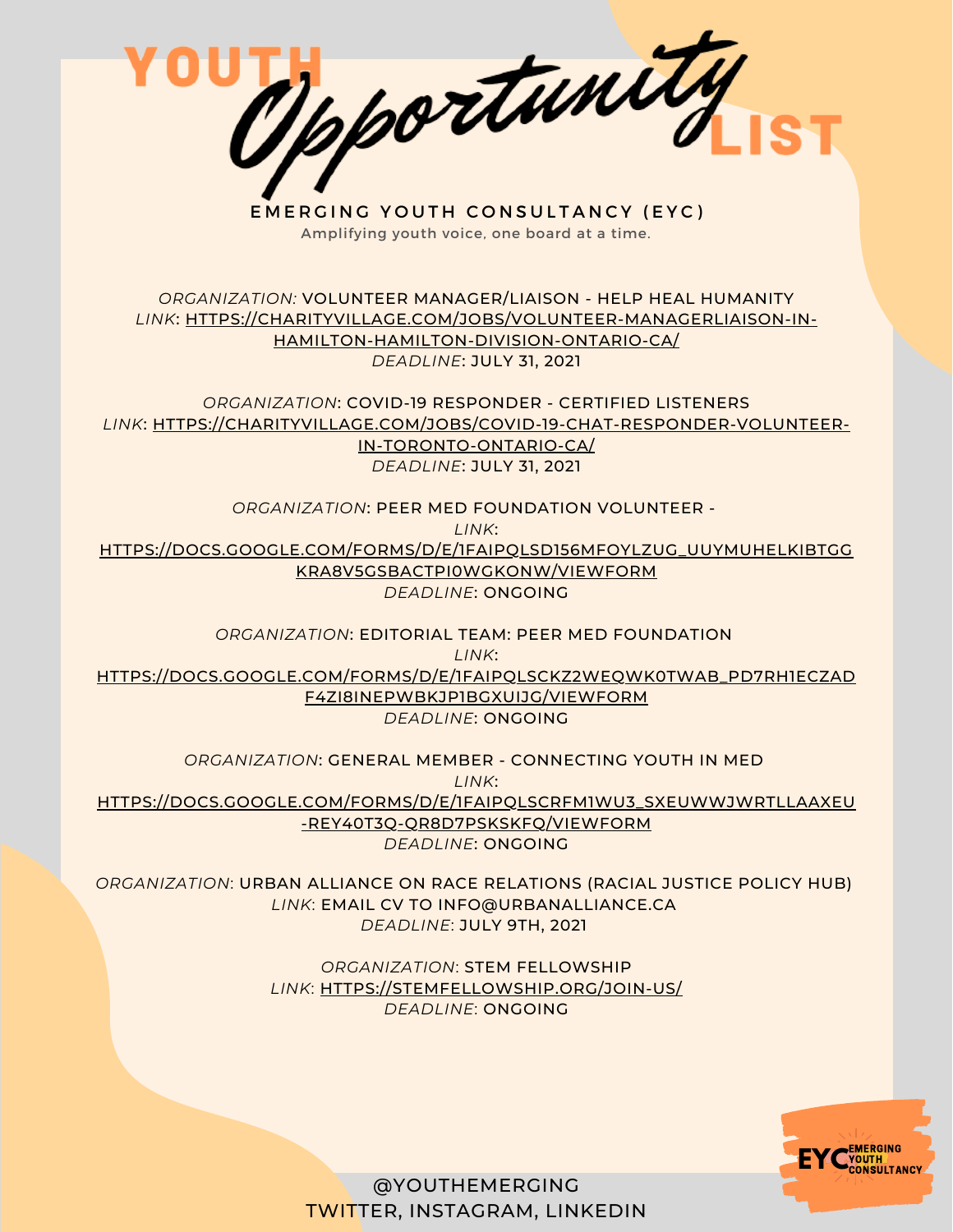Tpportunity

EMERGING YOUTH CONSULTANCY (EYC) Amplifying youth voice, one board at a time.

*ORGANIZATION*: CANDIAN CENTRE FOR GENDER + SEXUAL DIVERSITY *LINK*: [HTTPS://CCGSD-CCDGS.ORG/VOLUNTEER/](https://ccgsd-ccdgs.org/volunteer/) *DEADLINE*: ONGOING

*ORGANIZATION*: CERTIFIED LISTENER'S SOCIETY (GRAPHIC DESIGN VOLUNTEER) *LINK*: [HTTPS://WWW.SPARKONTARIO.CA/OPP/GRAPHIC-DESIGN-VOLUNTEER-45574](https://www.sparkontario.ca/opp/graphic-design-volunteer-45574) *DEADLINE*: NONE

*ORGANIZATION*: YOUTH POLICY ADVOCATES' POLICY CORNER (PARTNERSHIPS RELATIONS COORDINATOR, PROMOTIONS AND COMMUNICATIONS COORDINATOR, FINANCIAL OFFICER) *LINK*: [HTTPS://LNKD.IN/EH\\_ZCGM](https://lnkd.in/eh_ZcGM) *DEADLINE*: JULY 17TH, 2021 (ROLLING BASIS)

## RESEARCH/COMPETITIONS

*ORGANIZATION*: POLICY CORNER (COMPETITION; CALL FOR PAPERS: RETHINKING URBAN SPACES) *LINK*: [HTTPS://WWW.POLICYCORNER.ORG/EN/COMPETITIONS/CALL-FOR-PAPERS-](https://www.policycorner.org/en/competitions/call-for-papers-rethinking-urban-spaces/)RETHINKING-URBAN-SPACES/ *DEADLINE*: JULY 18TH, 2021

> *ORGANIZATION*: YOUTH IMPACT CHALLENGE *LINK*: [HTTPS://WWW.YOUTHIMPACTCHALLENGE.CA/](https://www.youthimpactchallenge.ca/) *DEADLINE*: JULY 16TH @ 11:59 PM

*ORGANIZATION*: PUBLIC HEALTH CONNECT *LINK*: [HTTPS://DOCS.GOOGLE.COM/FORMS/D/E/1FAIPQLSFYX2T-6JW-XCQHMPZ3-LEFL-](https://docs.google.com/forms/d/e/1FAIpQLSfYx2T-6jw-xCQHMPz3-lefl-JrgAlthZsK0K-WX0Phe6lnsw/viewform)JRGALTHZSK0K-WX0PHE6LNSW/VIEWFORM *DEADLINE*: JULY 4TH @ 5PM

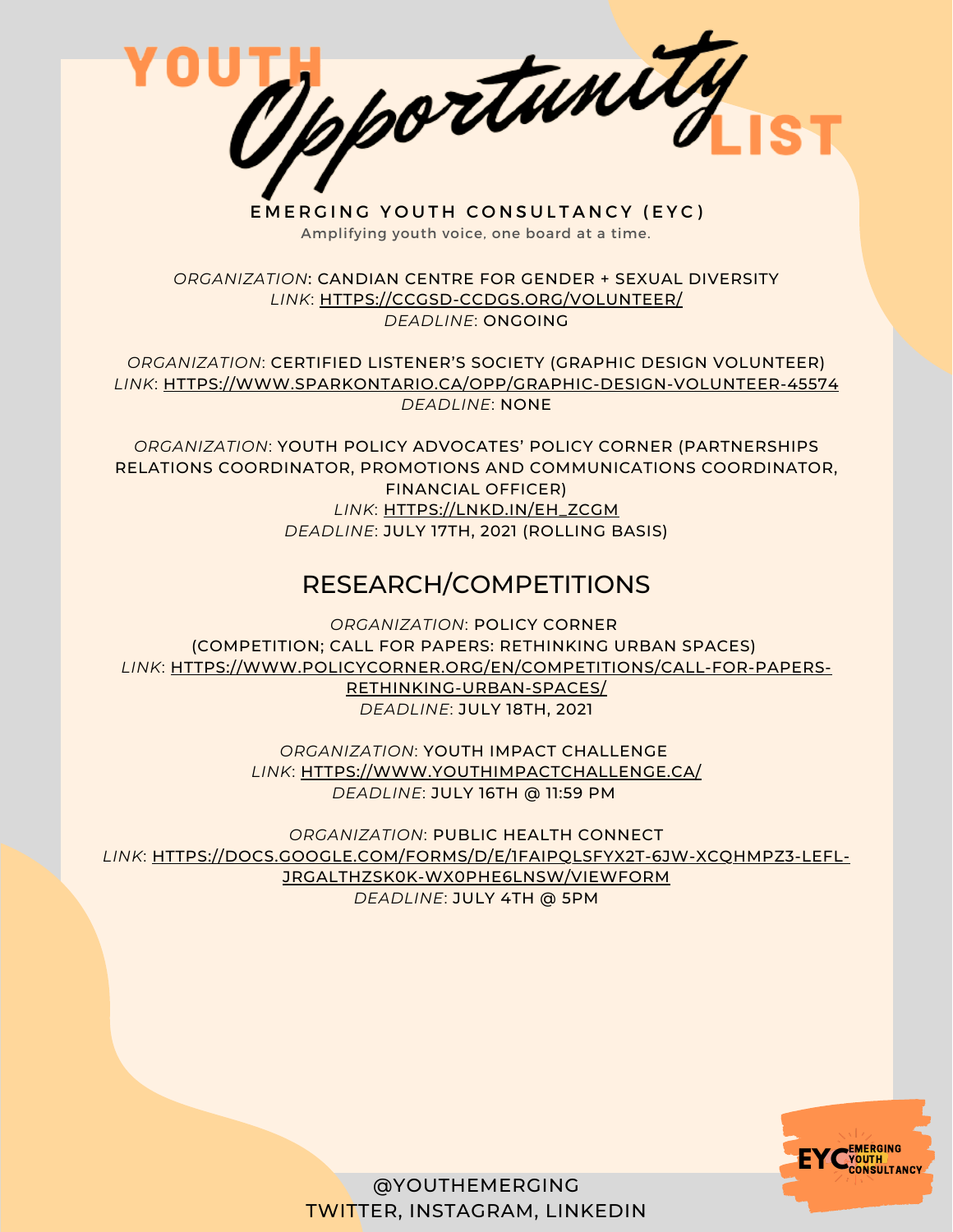Tpportunity EMERGING YOUTH CONSULTANCY (EYC)

Amplifying youth voice, one board at a time.

### PROFESSIONAL DEVELOPMENT & SKILL BUILDING

*ORGANIZATION*: PLAN INTERNATIONAL CANADA; GIRLS BELONG HERE *LINK*: HTTPS://FORMS.OFFICE.COM/PAGES/RESPONSEPAGE.ASPX? [ID=Y93CGH8OP0SDYAEPP6GKMUHJY1PA\\_PZFQGD7A1Z8C2ZUMFMZVDNTV0YWMUC4TZ](https://forms.office.com/pages/responsepage.aspx?id=y93Cgh8OP0SdYAepP6GKmuhjY1PA_pZFqgd7A1z8C2ZUMFMzVDNTV0YwMUc4TzVHTUtIMFhWRzJSOS4u) VHTUTIMFHWRZJSOS4U *DEADLINE*: JULY 11TH, 2021

*ORGANIZATION*: U FOR CHANGE (INTRODUCTION TO USER EXPERIENCE PROGRAM) *LINK*:

[HTTPS://DOCS.GOOGLE.COM/FORMS/D/E/1FAIPQLSCTSD9ZACZBPSWQJ0URZEHVXLPF--](https://docs.google.com/forms/d/e/1FAIpQLSctSd9ZAcZBpswQj0URzEHVXlpF--qyT2AR6_1tKyoFS1iIYQ/viewform) QYT2AR6\_1TKYOFS1IIYQ/VIEWFORM

*DEADLINE*: ONGOING

*ORGANIZATION*: INTERNATIONAL DEVELOPMENT RELIEF FOUNDATION (IDRF); WOMEN IN TECH/CODING PROGRAM *LINK*: [HTTPS://IDRF.TYPEFORM.COM/TO/QS2SIFR9](https://idrf.typeform.com/to/qs2SIFR9) *DEADLINE*: ONGOING

> ORGANIZATION: GOOGLE LINK: [HTTPS://SKILLSHOP.WITHGOOGLE.COM/](https://skillshop.withgoogle.com/) DEADLINE: NONE

*ORGANIZATION*: MCGILL X RBC FUTURE LAUNCH X THE GLOBE AND MAIL; PERSONAL FINANCE ESSENTIALS *LINK*: [HTTPS://LEARN.MCGILLPERSONALFINANCE.COM/ACCOUNT/LOGIN/?](https://learn.mcgillpersonalfinance.com/account/login/) *DEADLINE*: ONGOING (COHORT BASED)

*ORGANIZATION*: SIS TO SIS TORONTO (RESUME SUPPORT) *LINK*: [HTTPS://DOCS.GOOGLE.COM/FORMS/D/1FLA9ZLGNELPUID76NVBQHR06AGS2KXX1GKZR](https://docs.google.com/forms/d/1FLa9zlGnElPuId76nvbQHr06AgS2kxx1gKzR1vImIg0/viewform?edit_requested=true) 1VIMIG0/VIEWFORM?EDIT\_REQUESTED=TRUE *DEADLINE*: JULY 2ND, 2021

> *ORGANIZATION*: CO.LAB I YOU BELONG IN TECH *LINK*: [HTTPS://WWW.JOINCOLAB.IO/#PROGRAM-TRACKS](https://www.joincolab.io/#Program-Tracks) *DEADLINE*: ONGOING (COHORT BASIS)

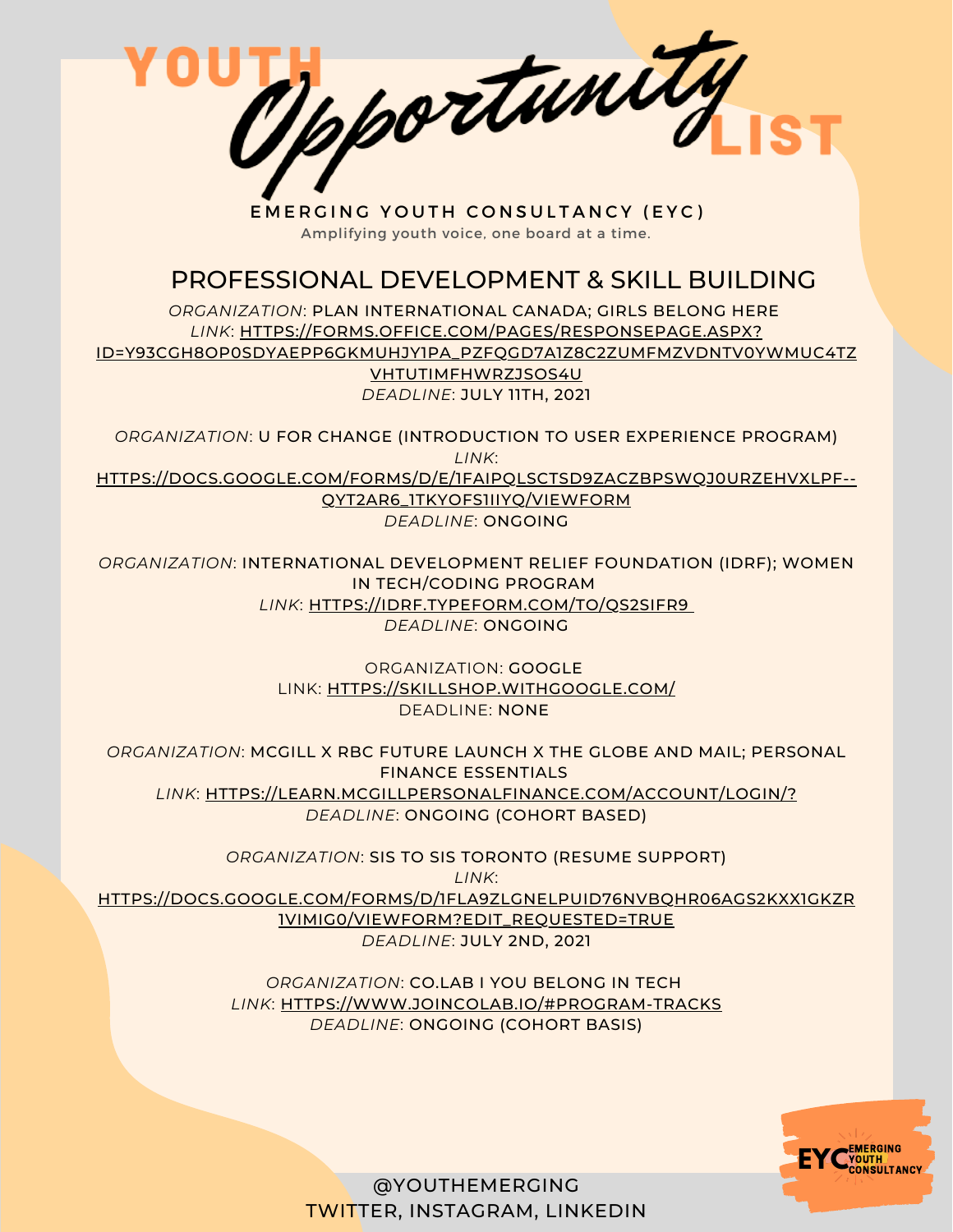

*ORGANIZATION*: JVS TORONTO (YOUTH JOB CONNECTION - SUMMER) (YOUTH 15-18 YEARS OLD) *LINK*: EMAIL ZSATAUR@JVSTORONTO.ORG *DEADLINE*: JULY 5TH, 2021

> *ORGANIZATION*: CIVIC ACTION *LINK*: [HTTPS://WWW.TFAFORMS.COM/4912181](https://www.tfaforms.com/4912181) *DEADLINE*: JULY 23RD, 2021

#### SCOLARSHIPS AND GRANTS

*ORGANIZATION*: POLICY CORNER (COMPETITION; CALL FOR PAPERS: RETHINKING URBAN SPACES) *LINK*: [HTTPS://WWW.POLICYCORNER.ORG/EN/COMPETITIONS/CALL-FOR-PAPERS-](https://www.policycorner.org/en/competitions/call-for-papers-rethinking-urban-spaces/)RETHINKING-URBAN-SPACES/

*DEADLINE*: JULY 18TH, 2021

*ORGANIZATION:* NORTH YORK COMMUNITY HOUSE (FREE ONLINE YOUTH SUMMER ARTS PROGRAM) *LINK*: [HTTPS://WWW.NYCH.CA/PROGRAM-BOARD-1/2021/BEYOND-THE-SCREEN-ONLINE](https://www.nych.ca/program-board-1/2021/beyond-the-screen-online) *DEADLINE*: ONGOING

> *ORGANIZATION:* FOR YOUTH *[LINK:](https://www.foryouth.ca/scholarship)* [HTTPS://WWW.FORYOUTH.CA/SCHOLARSHIP](https://www.foryouth.ca/scholarship) *DEADLINE*: JULY 15TH, 2021

*ORGANIZATION*: BLACK BUSINESS AND PROFESSIONAL ASSOCIATION *[LINK](https://bbpa.org/bbpa-scholarships/)*[:](https://bbpa.org/bbpa-scholarships/) [HTTPS://BBPA.ORG/BBPA-SCHOLARSHIPS/](https://bbpa.org/bbpa-scholarships/) *DEADLINE*: JULY 10TH, 2021

*ORGANIZATION*: MERIT AWARD *[LINK](https://meritaward.ca/resources-for-students/)*[:](https://meritaward.ca/resources-for-students/) [HTTPS://MERITAWARD.CA/RESOURCES-FOR-STUDENTS/](https://meritaward.ca/resources-for-students/) *DEADLINE*: VARIOUS

*ORGANIZATION*: TORONTO DISTRICT SCHOOL BOARD *[LINK](https://schoolweb.tdsb.on.ca/avondalesa/Scholarships)*[:](https://schoolweb.tdsb.on.ca/avondalesa/Scholarships) [HTTPS://SCHOOLWEB.TDSB.ON.CA/AVONDALESA/SCHOLARSHIPS](https://schoolweb.tdsb.on.ca/avondalesa/Scholarships) *DEADLINE*: VARIOUS